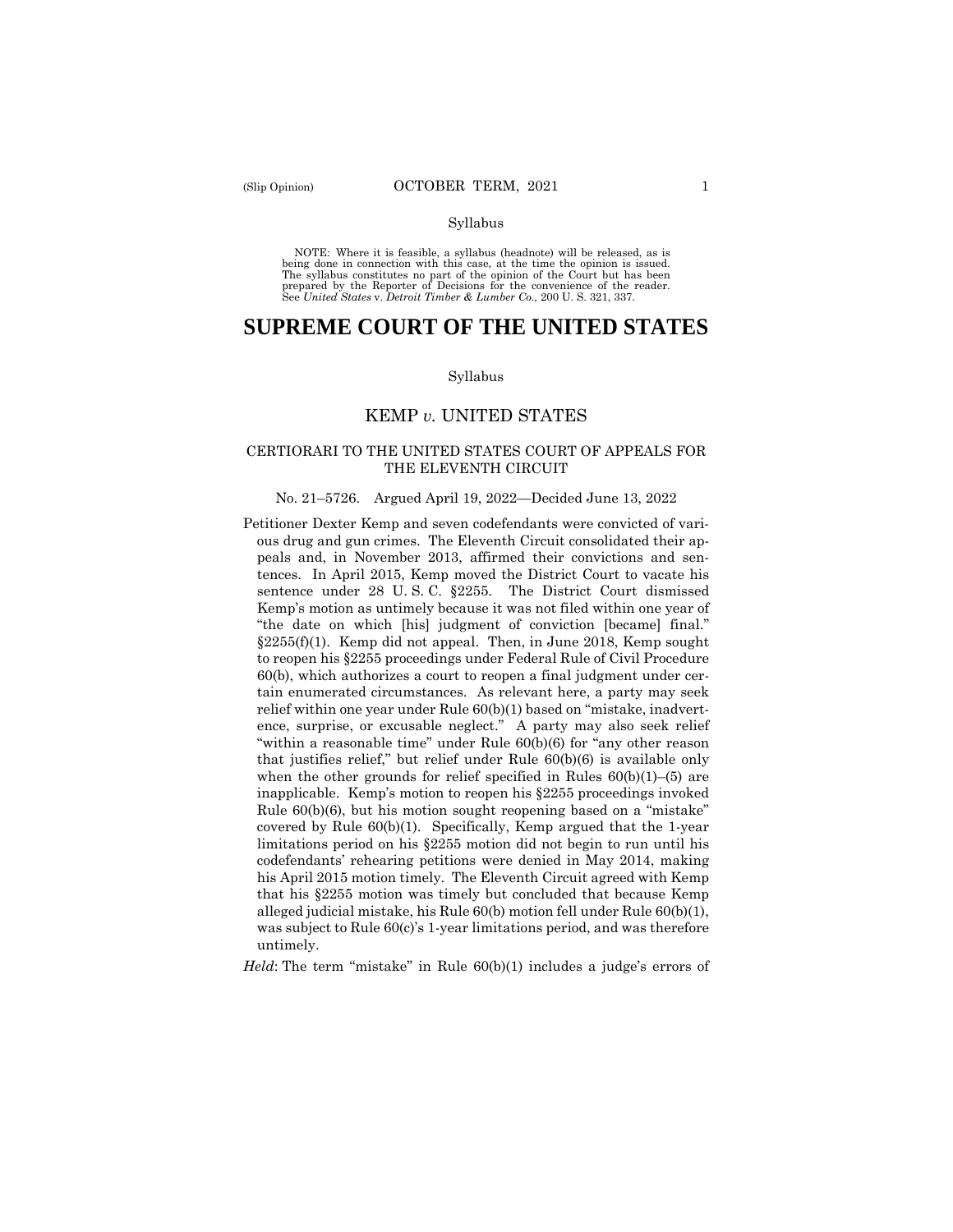#### Syllabus

law. Because Kemp's motion alleged such a legal error, it was cognizable under Rule 60(b)(1) and untimely under Rule 60(c)'s 1-year limitations period. Pp. 3–10.

"his"—*i.e.*, a party's—"mistake," so judicial errors were not covered. (a) As a matter of text, structure, and history, a "mistake" under Rule 60(b)(1) includes a judge's errors of law. When the Rule was adopted in 1938 and revised in 1946, the word "mistake" applied to any "misconception," "misunderstanding," or "fault in opinion or judgment." Webster's New International Dictionary 1383. Likewise, in its legal usage, "mistake" included errors "of law or fact." Black's Law Dictionary 1195. Thus, regardless whether "mistake" in Rule 60(b)(1) carries its ordinary meaning or legal meaning, it includes a judge's mistakes of law. Rule 60(b)(1)'s drafters could have used language to connote a narrower understanding of "mistake," yet they chose not to qualify that term. Similarly, the Rule's drafters could have excluded mistakes by judges from the Rule's reach. In fact, the Rule used to read that way. When adopted in 1938, Rule 60(b) initially referred to The 1946 revision to the Rule deleted the word "his," thereby removing any limitation on whose mistakes could qualify. Pp. 4–6.

(b) Neither the Government nor Kemp offers a reason to depart from this reading of Rule 60(b)(1). Pp. 6–10.

(1) The Government contends that the term "mistake" encompasses only so-called "obvious" legal errors. This contention—also held by several Courts of Appeals—is unconvincing. None of the dictionaries from the time the Rule was adopted and revised suggests this "obviousness" gloss. Nor does the text or history of Rule 60(b)(1) limit its reach only to flagrant cases that would have historically been corrected by courts sitting in equity. Finally, requiring courts to decide not only whether there was a mistake but also whether that mistake was sufficiently "obvious" raises questions of administrability. P. 6.

(2) Kemp's arguments for limiting Rule 60(b)(1) to non-judicial, non-legal errors are also unconvincing. He claims that Rule 60(b)(1)'s other grounds for relief—"inadvertence," "surprise," and "excusable neglect"—involve exclusively non-legal, non-judicial errors, and thus "mistake" should be similarly limited. But courts have found that excusable neglect may involve legal error, see, *e.g., Lenaghan* v. *Pepsico, Inc.,* 961 F. 2d 1250, 1254–1255, and they have a similar history of granting relief based on "judicial inadvertence," *Larson* v. *Heritage Square Assocs.*, 952 F. 2d 1533, 1536. Kemp argues that Rule 60's structure favors interpreting the term "mistake" narrowly to include only non-legal errors, and the Court's contrary interpretation would create confusing overlap between Rule 60(b)(1) and relief available under other parts of Rule 60 not subject to Rule 60(c)'s 1-year limitations period. But the overlap Kemp suggests would exist even if "mistake"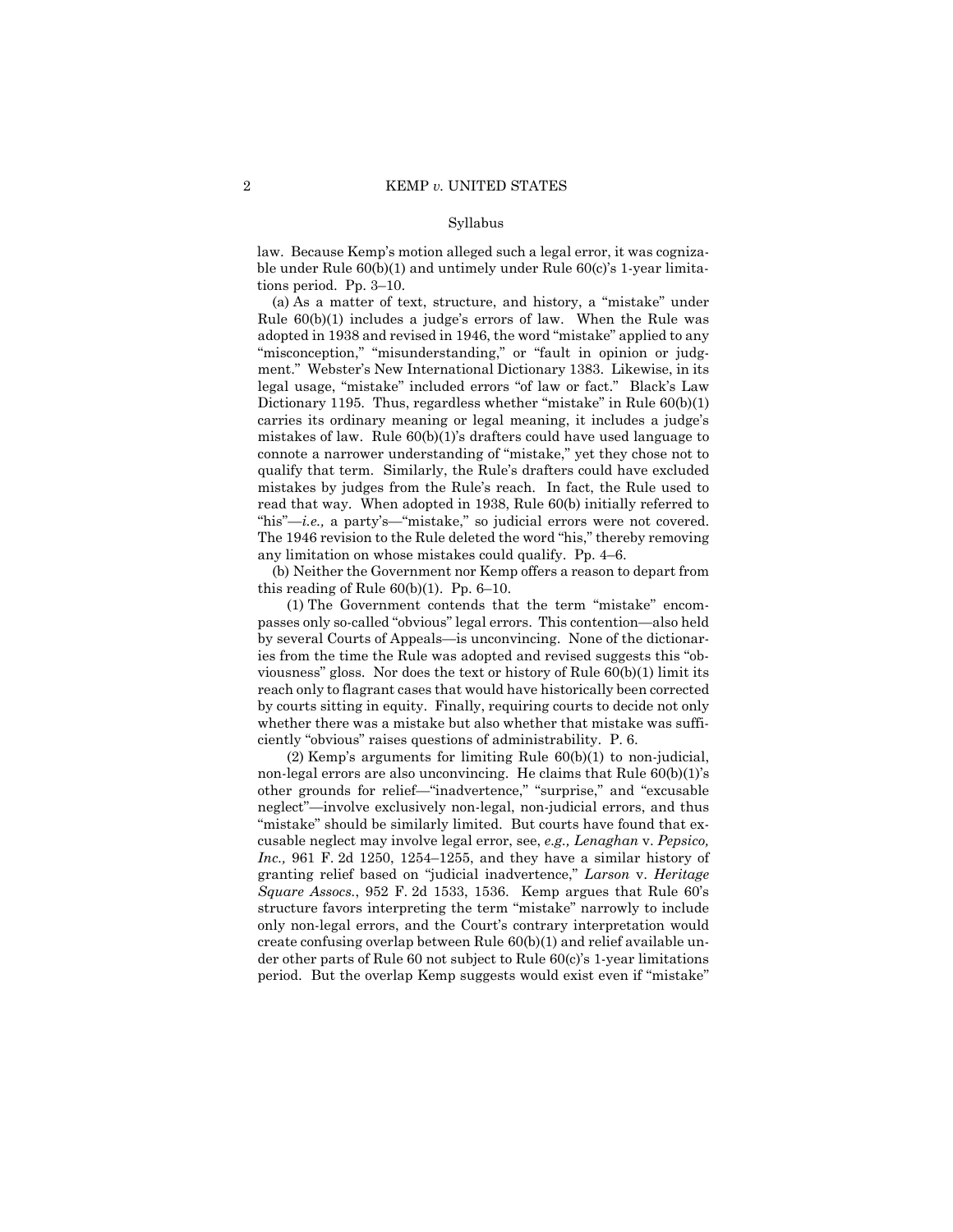#### Syllabus

reached only factual errors. Courts of Appeals have well-established tests for distinguishing between these Rules. And should such overlap ever create an irreconcilable conflict, courts may then resort to ordinary interpretive rules to determine which Rule to apply. As for Kemp's worry that the Court's interpretation would allow parties to evade other time limits by, for example, repackaging a tardy motion under Rule 59(e), the risk Kemp identifies would exist even under his own interpretation. And, in any event, the alleged specter of litigation gamesmanship and strategic delay is overstated because a Rule 60(b)(1) motion, like all Rule 60(b) motions, must be made "within a reasonable time." Finally, Kemp protests that this Court's reading is inconsistent with the history of Rule 60(b). But his argument is based on the mistaken notions that Rule 60(b)(1)'s list of grounds for reopening was understood to be a "term of art" when adopted, and that Rule 60(b)(6) alone was intended to afford relief for judicial legal errors that had previously been remedied by bills of review. Pp. 6–10.

#### 857 Fed. Appx. 573, affirmed.

THOMAS, J., delivered the opinion of the Court, in which ROBERTS, C. J., and BREYER, ALITO, SOTOMAYOR, KAGAN, KAVANAUGH, and BARRETT, JJ., joined. SOTOMAYOR, J., filed a concurring opinion. GORSUCH, J., filed a dissenting opinion.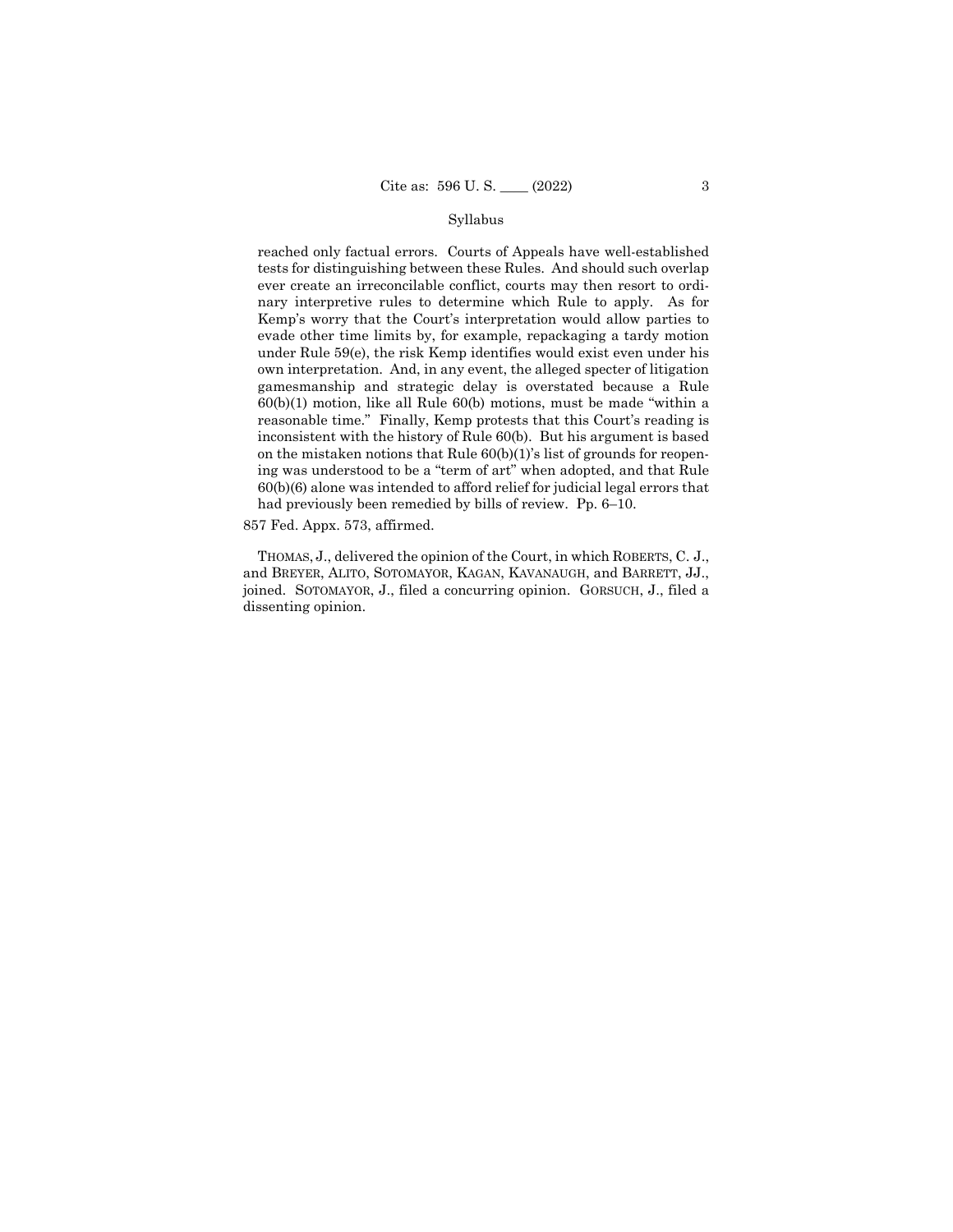NOTICE: This opinion is subject to formal revision before publication in the preliminary print of the United States Reports. Readers are requested to notify the Reporter of Decisions, Supreme Court of the United States, Wash-ington, D. C. 20543, of any typographical or other formal errors, in order that corrections may be made before the preliminary print goes to press.

### $\frac{1}{2}$  ,  $\frac{1}{2}$  ,  $\frac{1}{2}$  ,  $\frac{1}{2}$  ,  $\frac{1}{2}$  ,  $\frac{1}{2}$  ,  $\frac{1}{2}$ **SUPREME COURT OF THE UNITED STATES**

#### $\frac{1}{2}$  ,  $\frac{1}{2}$  ,  $\frac{1}{2}$  ,  $\frac{1}{2}$  ,  $\frac{1}{2}$  ,  $\frac{1}{2}$ No. 21–5726

# DEXTER EARL KEMP, PETITIONER *v.*  UNITED STATES

# ON WRIT OF CERTIORARI TO THE UNITED STATES COURT OF APPEALS FOR THE ELEVENTH CIRCUIT

#### [June 13, 2022]

# JUSTICE THOMAS delivered the opinion of the Court.

Federal Rule of Civil Procedure 60(b)(1) allows a party to seek relief from a final judgment based on, among other things, a "mistake." The question presented is whether the term "mistake" includes a judge's error of law. We conclude, based on the text, structure, and history of Rule 60(b), that a judge's errors of law are indeed "mistake[s]" under Rule 60(b)(1).

I

 in prison. Kemp, along with seven codefendants, appealed. In 2011, a federal jury convicted Dexter Kemp of various drug and gun crimes, and he was sentenced to 420 months The Eleventh Circuit consolidated their appeals and, in November 2013, affirmed their convictions and sentences. *United States* v. *Gray*, 544 Fed. Appx. 870. Kemp did not seek rehearing of the Eleventh Circuit's judgment or petition this Court for certiorari. Two of Kemp's codefendants did seek rehearing, which the Eleventh Circuit denied in May 2014.

In April 2015, Kemp moved the U. S. District Court for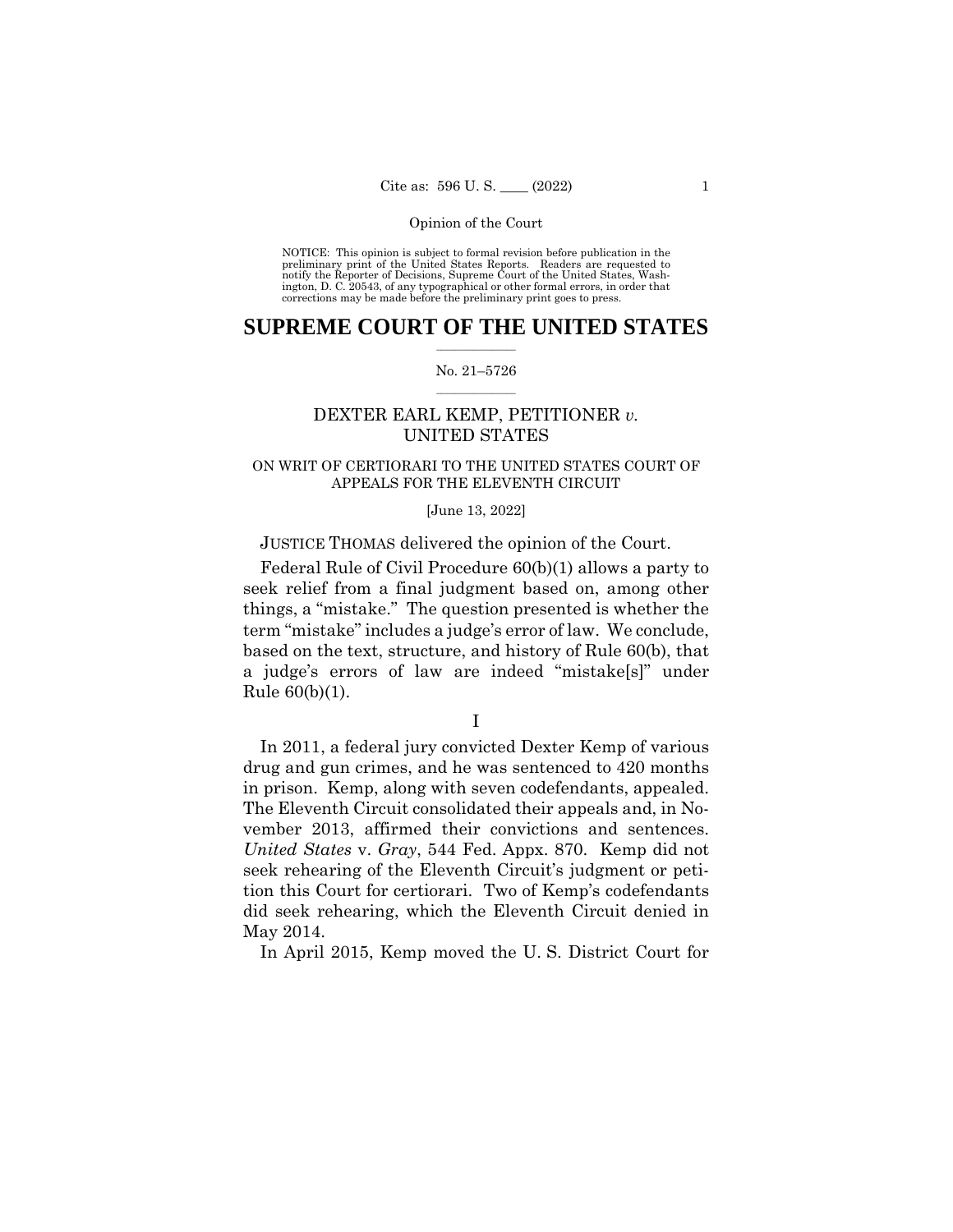#### 2 KEMP *v.* UNITED STATES

#### Opinion of the Court

the Southern District of Florida to vacate his sentence under 28 U. S. C. §2255. The Government objected that Kemp's §2255 motion was untimely. As relevant here, such motions must be filed within one year of "the date on which the judgment of conviction becomes final."  $\S 2255(f)(1)$ . For someone who, like Kemp, does not petition this Court for certiorari, a judgment becomes final when the time to seek certiorari expires—ordinarily, 90 days after judgment. See *Clay* v. *United States*, 537 U. S. 522, 525 (2003); this Court's Rule 13.1. In this case, the District Court concluded that Kemp's judgment became final in February 2014 (90 days after the Eleventh Circuit's judgment affirming his conviction and sentence), making his April 2015 motion over two months late. The District Court dismissed Kemp's motion in September 2016, and Kemp did not appeal.

In June 2018—almost two years later—Kemp attempted to reopen his §2255 proceedings under Federal Rule of Civil Procedure 60(b), which authorizes a court to reopen a final judgment under certain enumerated circumstances. Rule 60(b)(1) permits a district court to reopen a judgment for "mistake, inadvertence, surprise, or excusable neglect," so long as the motion is filed "within a reasonable time," and, at most, one year after the entry of the order under review. See Fed. Rules Civ. Proc. 60(b)(1), (c)(1). Meanwhile, Rule 60(b)(6) permits reopening for "any other reason that justifies relief," so long as the motion is filed "within a reasonable time." Rule  $60(c)(1)$ .

Kemp invoked Rule 60(b)(6), but his motion arguably sought reopening based on a kind of "mistake" covered by Rule 60(b)(1). Specifically, Kemp argued that reopening was warranted because this Court's Rule 13.3 prescribes that the 90-day clock to seek certiorari does not begin to run until *all* parties' petitions for rehearing are denied, and the Eleventh Circuit denied his codefendants' rehearing petitions in May 2014. Thus, according to Kemp, the 1-year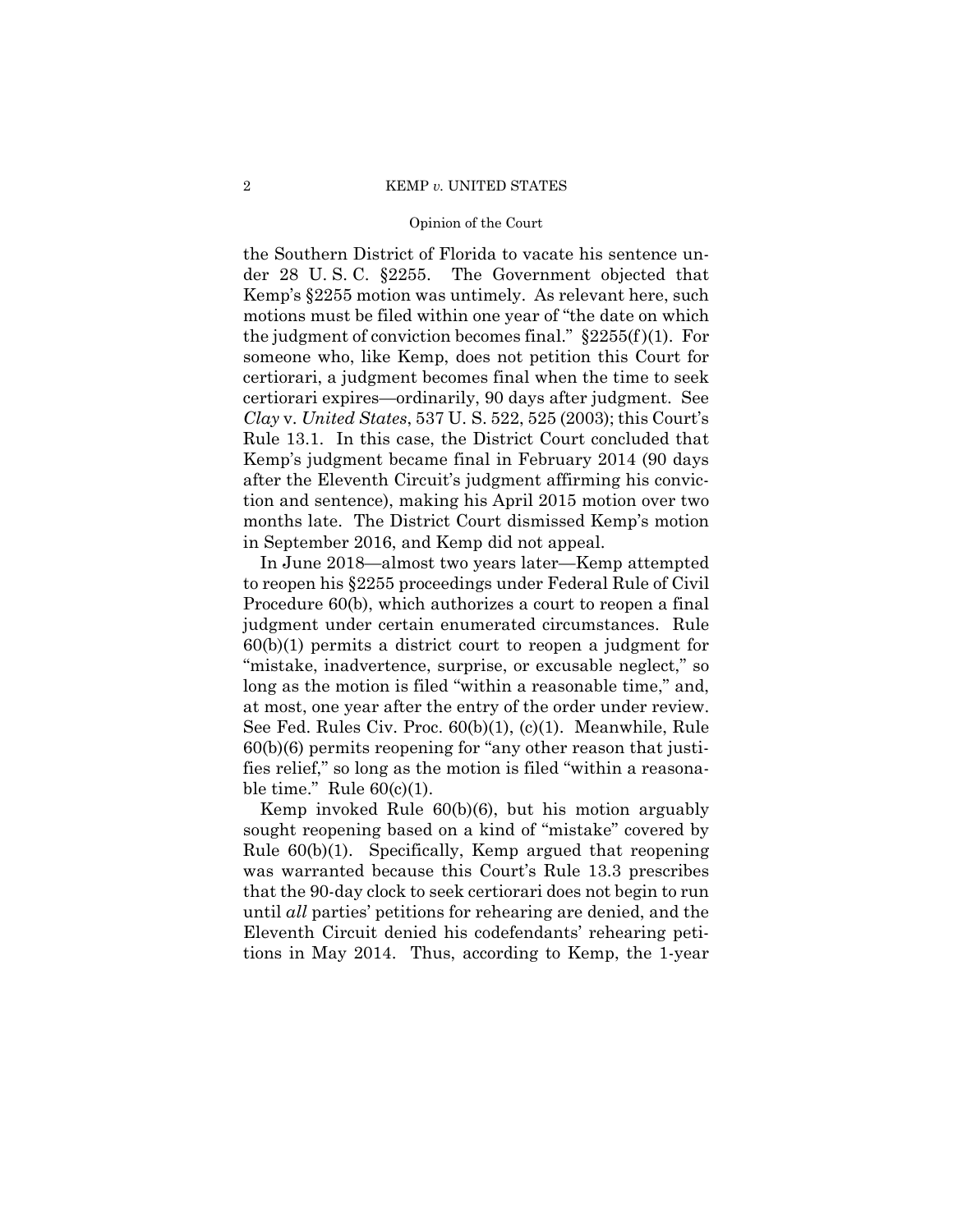period to file his §2255 motion began in August 2014, making his April 2015 motion timely.

The District Court rejected this timeliness argument and, in the alternative, held that Kemp's Rule 60(b) motion was itself untimely. The Eleventh Circuit affirmed. 857 Fed. Appx. 573 (2021) (*per curiam*). While it agreed with Kemp that his original §2255 motion "appear[ed] to have been timely," the Eleventh Circuit nonetheless concluded that he had filed his Rule 60(b) motion too late. *Id.,* at 575–576. The Eleventh Circuit held that Kemp's reopening motion alleged "precisely the sort of judicial mistak[e] in applying the relevant law that Rule 60(b)(1) encompasses," and thus was subject to Rule 60(b)(1)'s 1-year limitations period. *Id.,*  at 576.

Kemp petitioned this Court for review, and we granted certiorari to resolve the Courts of Appeals' longstanding disagreement whether "mistake" in Rule 60(b)(1) includes a judge's errors of law.<sup>1</sup> 595 U.S.  $\_\_$  (2022).

# II

Federal Rule of Civil Procedure 60(b) permits "a party to seek relief from a final judgment, and request reopening of his case, under a limited set of circumstances." *Gonzalez* v. *Crosby*, 545 U. S. 524, 528 (2005). Under Rule 60(b)(1), a party may seek relief based on "mistake, inadvertence, surprise, or excusable neglect." Rules 60(b)(2) through (b)(5) supply other grounds for reopening a judgment. Finally, Rule 60(b)(6) provides a catchall for "any other reason that justifies relief." This last option is available only when

<sup>—————— 1</sup>Compare *Spinar* v. *South Dakota Bd. of Regents*, 796 F. 2d 1060, 1063 (CA8 1986) (Rule 60(b)(1) does not cover claims "that the court erred as a matter of law"); *Elias* v. *Ford Motor Co.*, 734 F. 2d 463, 467 (CA1 1984) (same), with *Mendez* v. *Republic Bank*, 725 F. 3d 651, 659 (CA7 2013) (Rule 60(b)(1) "allows a district court to correct its own [legal] errors"); *In re 310 Assocs.*, 346 F. 3d 31, 35 (CA2 2003) (*per curiam*) (same); *United States* v. *Reyes*, 307 F. 3d 451, 455 (CA6 2002) (same); *Parks* v. *U. S. Life & Credit Corp.*, 677 F. 2d 838, 839–840 (CA11 1982) (*per curiam*) (same).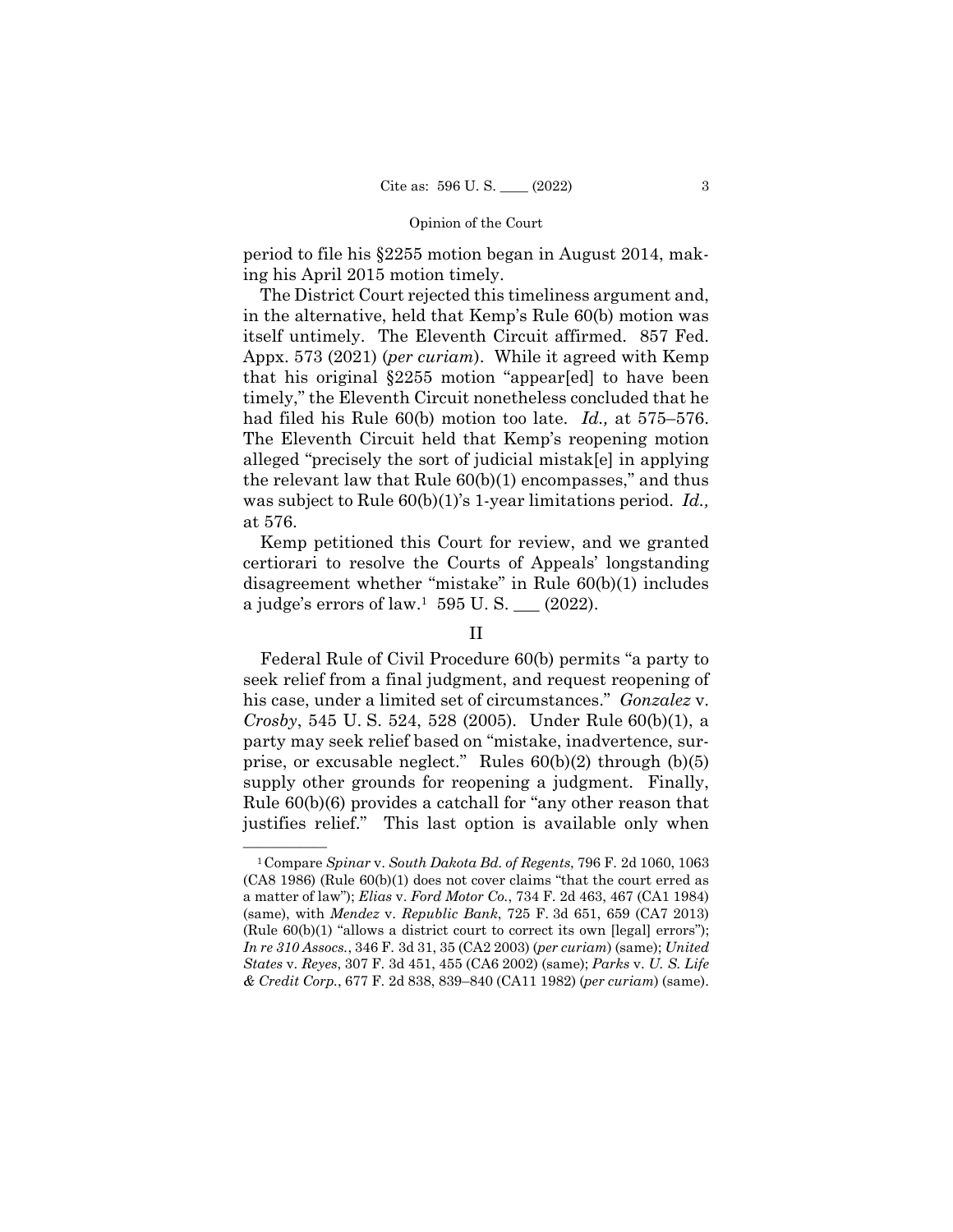Rules 60(b)(1) through (b)(5) are inapplicable. See *Liljeberg*  v. *Health Services Acquisition Corp.*, 486 U. S. 847, 863, n. 11 (1988). Even then, "'extraordinary circumstances'" must justify reopening. *Ibid.* 

Rule 60(c) imposes deadlines on Rule 60(b) motions. All must be filed "within a reasonable time." Rule 60(c)(1). But for some, including motions under Rule 60(b)(1), that "reasonable time" may not exceed one year. Rule 60(c)(1). Motions under Rule 60(b)(6) are not subject to this additional 1-year constraint. Rule 60(c)(1)*.* 

Here, the parties dispute the extent to which a judge's legal errors qualify as "mistake[s]" under Rule 60(b)(1). The Government contends that Rule 60(b)(1) applies any time a party alleges that a judge has made an "obvious" legal error—*e.g.,* the "failure to apply unambiguous law to record facts." Brief for United States 11. Kemp's motion, the Government says, alleged an obvious legal error, so the Eleventh Circuit was correct to apply Rule 60(b)(1). According to Kemp, however, Rule 60(b)(1) applies only to factual errors made by someone other than the judge. Brief for Petitioner 3. So, in Kemp's view, his motion challenging the District Court's timeliness ruling was cognizable under Rule 60(b)(6), and the 1-year limit did not apply.

We ultimately disagree with Kemp and agree with the Government to a point. As a matter of text, structure, and history, the Government is correct that a "mistake" under Rule 60(b)(1) includes a judge's errors of law. But we see no reason to limit Rule  $60(b)(1)$  to "obvious" legal mistakes, as the Government proposes. We first explain why Rule 60(b)(1) covers all mistakes of law made by a judge, and then address why the Government's and Kemp's contrary interpretations of "mistake" do not persuade us.

A

The ordinary meaning of the term "mistake" in Rule 60(b)(1) includes a judge's legal errors. When the Rule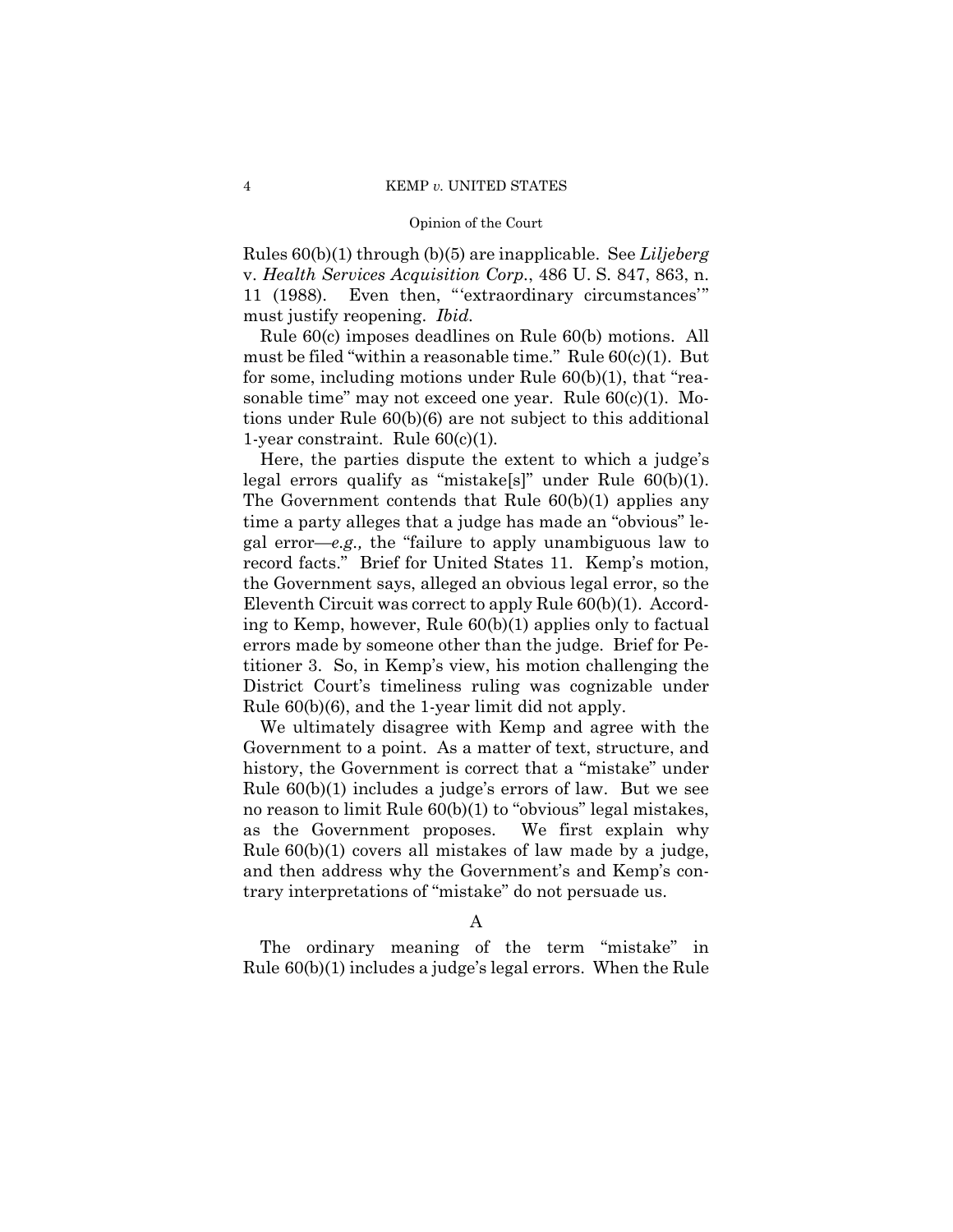was adopted in 1938 and revised in 1946, the word "mistake" applied to any "misconception," "misunderstanding," or "fault in opinion or judgment." Webster's New International Dictionary 1383 (1914) (Webster's); see also Funk & Wagnalls New Standard Dictionary of the English Language 1588 (1944) (Funk & Wagnalls) (defining "mistake" as an "error in action, judgment, or perceptions," including, *e.g.,* "a *mistake* in calculation"). In ordinary usage, then, a "mistake" was not limited only to factual "misconception[s]" or "misunderstanding[s]," or to mistakes by non-judicial actors. Webster's 1383*.* Likewise, in its legal usage, "mistake" included errors "of law or fact." Black's Law Dictionary 1195 (3d ed. 1933) (Black's). Thus, regardless whether "mistake" in Rule 60(b)(1) carries its ordinary meaning or legal meaning, it includes a judge's mistakes of law.

Had the drafters of Rule 60(b)(1) intended a narrower meaning, they "easily could have drafted language to that effect." *Mississippi ex rel. Hood* v. *AU Optronics Corp.*, 571 U. S. 161, 169 (2014). The difference between "mistake of fact" and "mistake of law" was well known at the time. Both lay and legal dictionaries identified them as distinct categories. See Funk & Wagnalls 1588; Black's 1195. Thus, Rule 60(b)(1)'s drafters had at their disposal readily available language that could have connoted a narrower understanding of "mistake." Yet they chose to include "mistake" unqualified.

Similarly, Rule 60(b)(1)'s drafters could just as easily have excluded mistakes by judges from the Rule's ambit. In fact, the Rule used to read that way. When adopted in 1938, Rule 60(b) initially referred to "his"—*i.e.,* a party's—"mistake," so judicial errors were not covered. Fed. Rule Civ. Proc. 60(b) (1938). In 1946, however, the Rule's amenders deleted the word "his," thereby removing any limitation on whose mistakes could qualify. See Fed. Rule Civ. Proc.  $60(b)(1)$  (1946). Thus, as currently written, "mistake" in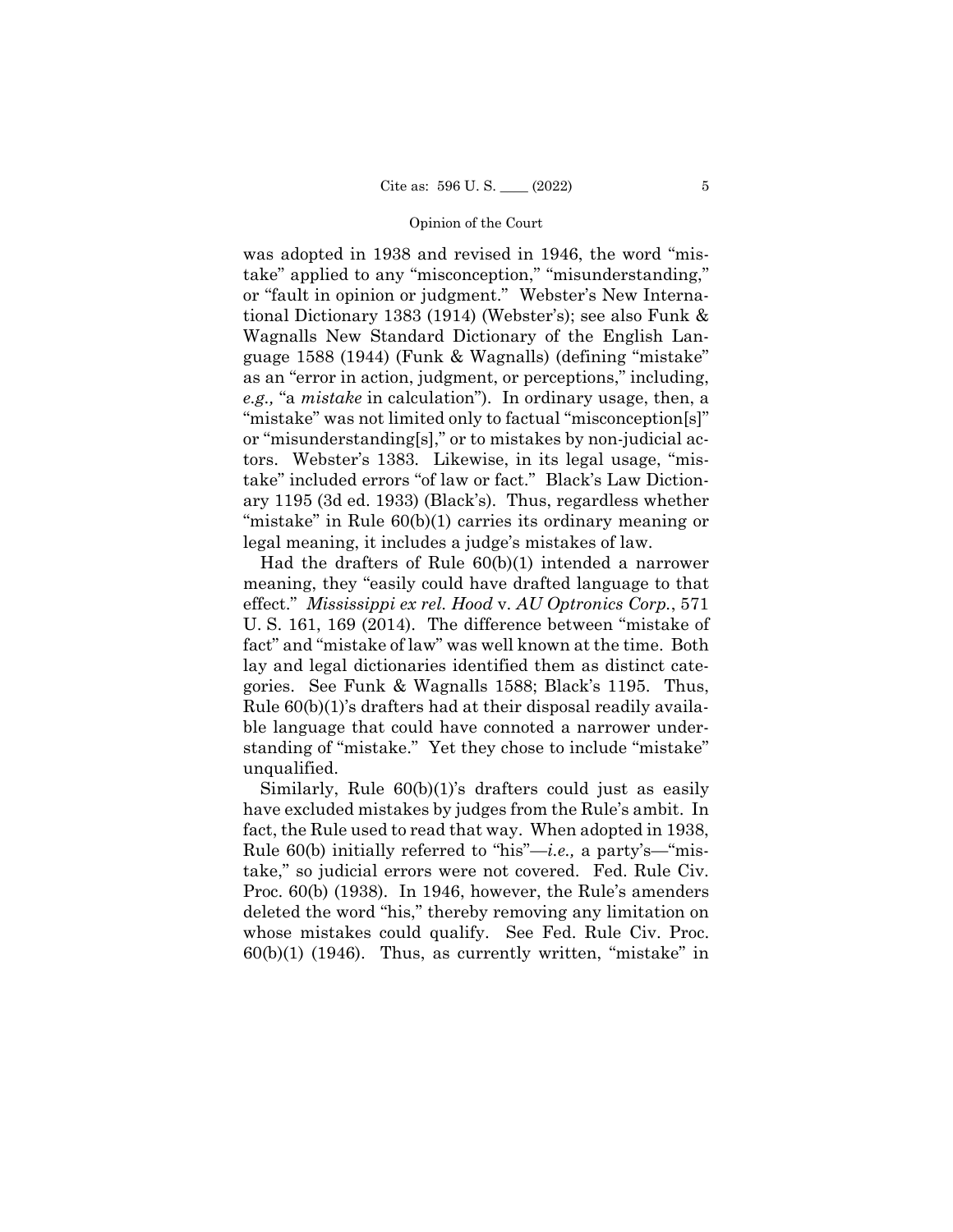Rule 60(b)(1) includes legal errors made by judges.2

# B

Both the Government's and Kemp's interpretations of Rule 60(b) depart from aspects of our reading. Their reasons for doing so are unavailing.

1

The Government contends that the term "mistake" encompasses only so-called "obvious" legal errors. Brief for United States 11. Several Courts of Appeals agree that Rule 60(b)(1) may be used to correct only "'obvious errors' of law, such as overlooking controlling statutes or case law." *In re Ta Chi Navigation (Panama) Corp. S. A.*, 728 F. 2d 699, 703 (CA5 1984). The Government argues that this limitation "has historical roots" because courts of equity traditionally "could grant relief from legal errors, but only 'in the most unquestionable and flagrant cases.'" Brief for United States 18 (quoting *Snell* v. *Insurance Co.*, 98 U. S. 85, 91 (1878)).

 uity practice it invokes to the text or history of Rule 60(b). We are unconvinced. None of the English language or legal dictionaries noted above, *supra,* at 4–5, suggests this "obviousness" gloss. Nor does the Government tie the eq-Finally, we question the administrability of a rule that requires courts to decide not only whether there was a "mistake" but also whether that mistake was sufficiently "obvious." The text does not support—let alone require—that judges engage in this sort of complex line-drawing.

### 2

We are similarly unconvinced by Kemp's arguments for

<sup>&</sup>lt;sup>2</sup>Here, Kemp alleged that the District Court erred by misapplying controlling law to record facts. In deciding that this alleged error is a "mistake," we do not decide whether a judicial decision rendered erroneous by subsequent legal or factual changes also qualifies as a "mistake" under Rule 60(b)(1).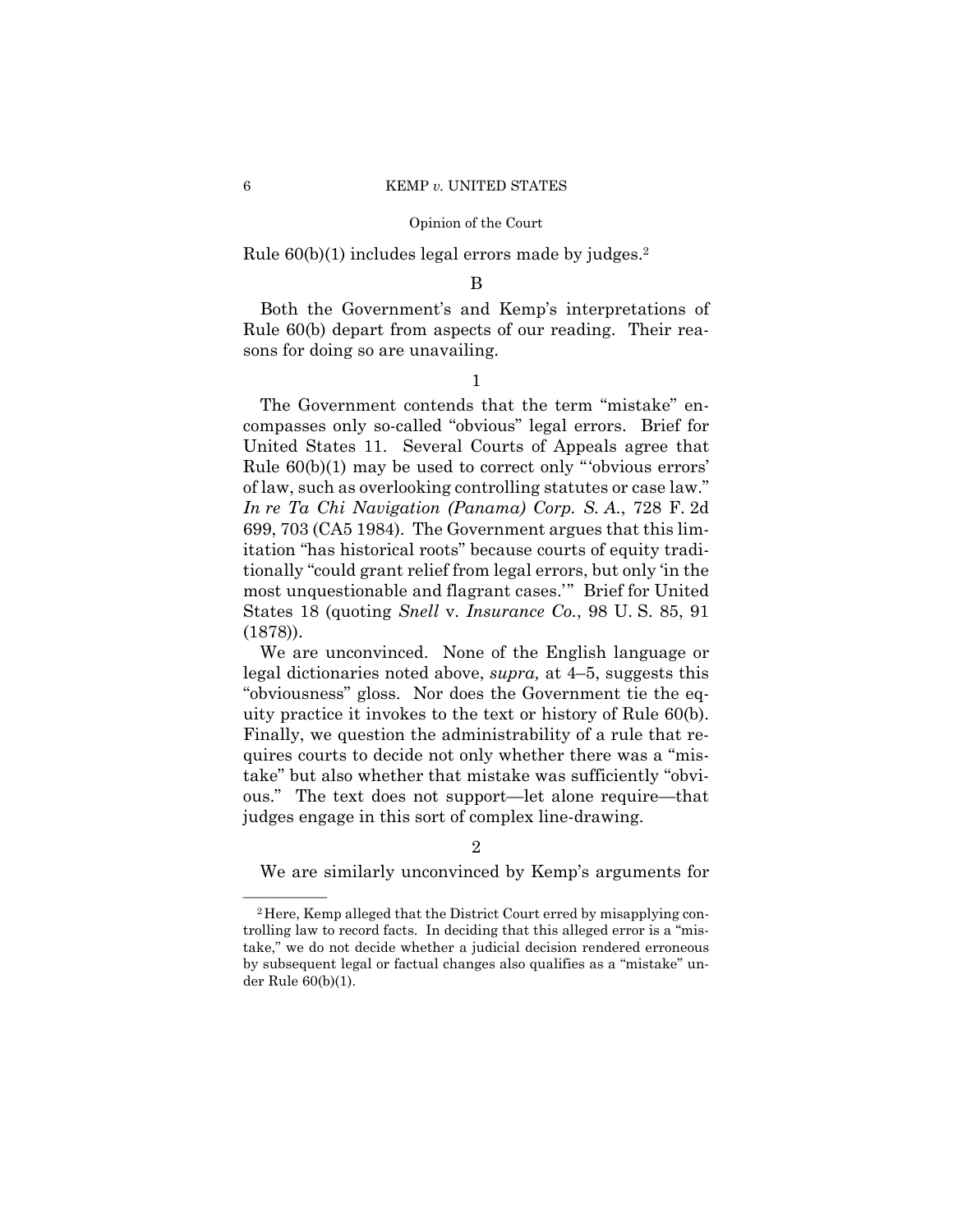limiting Rule 60(b)(1) to non-judicial, non-legal errors.

long found that excusable neglect may involve legal error. While Kemp does not dispute that "mistake" ordinarily would cover both legal and factual errors, he argues that the other grounds for relief in Rule  $60(b)(1)$ —"inadvertence," "surprise," and "excusable neglect"—involve exclusively non-legal, non-judicial errors, and the word "mistake" should therefore be similarly limited. But courts have long found that excusable neglect may involve legal error. See, *e.g., Lenaghan* v. *Pepsico, Inc.*, 961 F. 2d 1250, 1254– 1255 (CA6 1992) (*per curiam*) ("understandable, albeit mistaken, reading of " a local rule); *A. F. Dormeyer Co.* v. *M. J. Sales & Distribution Co.*, 461 F. 2d 40, 42–43 (CA7 1972) (misunderstanding of summons and relevant legal rules); *Provident Security Life Ins. Co.* v. *Gorsuch*, 323 F. 2d 839, 843 (CA9 1963) (erroneous understanding of Federal Rule of Civil Procedure 12). And they have a similar history of granting relief based on "*judicial* inadvertence." *Larson* v. *Heritage Square Assocs.*, 952 F. 2d 1533, 1536 (CA8 1992) (emphasis added); see also, *e.g., O'Tell* v. *New York, N. H. & H. R. Co.*, 236 F. 2d 472, 475 (CA2 1956) (judge's failure to deduct setoff in entering judgment was "inadvertence" under Rule 60(b)). Because the words surrounding "mistake" in Rule 60(b)(1) do not connote exclusively non-legal or non-judicial errors, they do not favor Kemp's narrower reading.

Kemp also argues that Rule 60's structure favors interpreting the term "mistake" narrowly. Our interpretation, he contends, would create confusing overlap between Rule 60(b)(1) and Rule 60(a), which authorizes a court to "correct a clerical mistake or a mistake arising from oversight or omission whenever one is found in a judgment, order, or other part of the record." We disagree. Because Rule 60(a) covers a subset of "mistake[s]"—*e.g.,* "clerical" ones—whereas Rule 60(b)(1) covers "mistake[s]" *simpliciter*, the overlap Kemp alleges would exist even if "mis-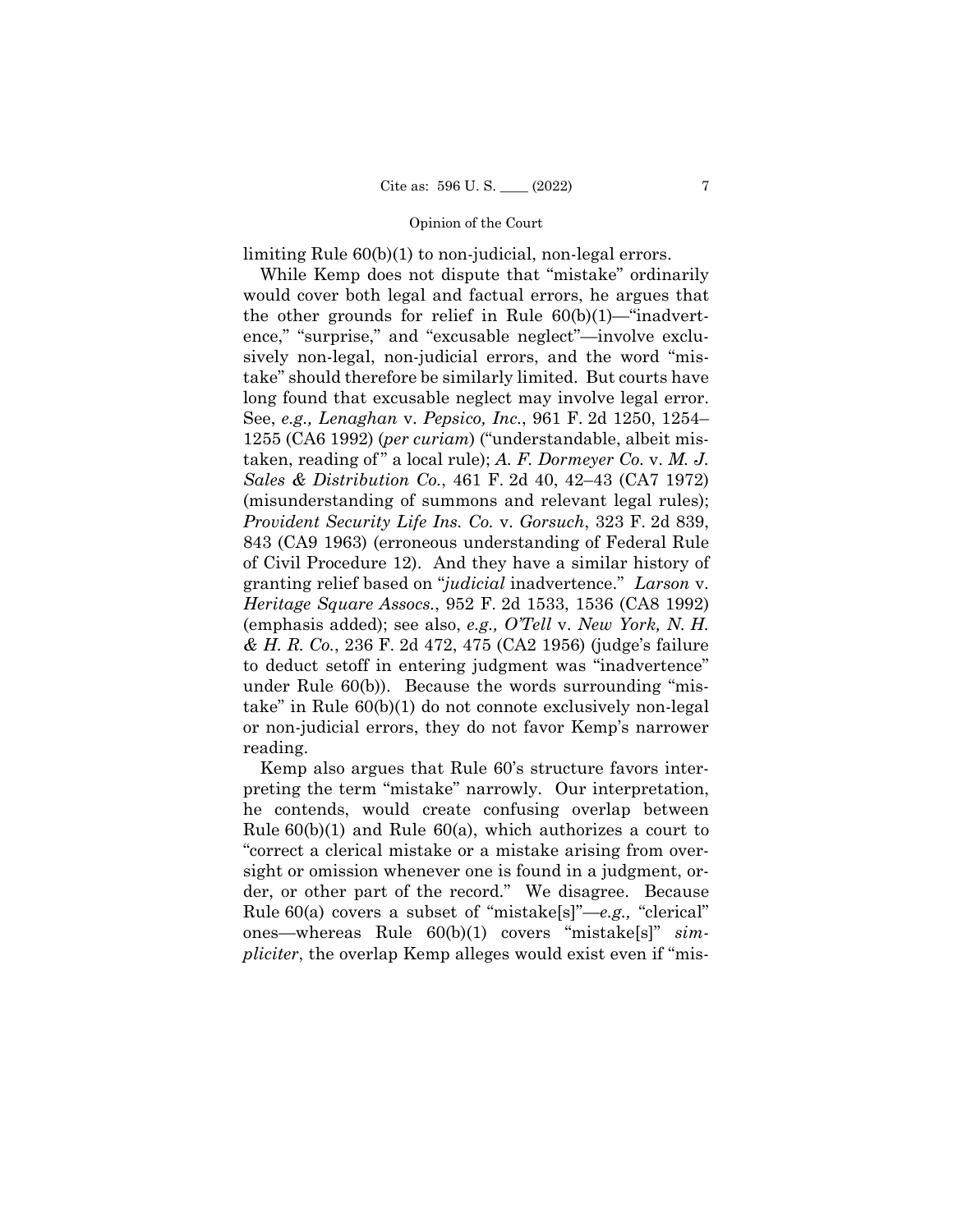take" reached only factual errors. And the Courts of Appeals have well-established rules for determining when Rule 60(a), rather than Rule 60(b), should apply. See, *e.g., United States* v. *Griffin*, 782 F. 2d 1393, 1397 (CA7 1986).

Kemp alleges that our interpretation of Rule 60(b)(1) would create a similar problem with respect to Rules 60(b)(4) and (b)(5), which authorize relief from voided judgments and judgments that lack legal effect. Specifically, Kemp contends that a legal "mistake" could warrant relief under both Rule 60(b)(1) and Rule 60(b)(4) or Rule (b)(5), and a conflict could then arise given that the latter Rules are not subject to a 1-year time limit. But, again, that could occur even if only factual errors count as "mistake[s]," since factual errors, too, may justify relief under Rules 60(b)(4) and (b)(5). And, regardless, should this overlap ever create an irreconcilable conflict, courts may then resort to ordinary rules of statutory construction when selecting which provision would govern in a particular case. See, *e.g., RadLAX Gateway Hotel, LLC* v. *Amalgamated Bank*, 566 U. S. 639, 645 (2012) ("'the specific governs the general'").

Kemp also worries that our interpretation would allow parties to evade other time limits set forth in the Federal Rules. For instance, Rule 59(e) motions to alter or amend a judgment must be filed within 28 days, and appeals must generally be filed within 30 days, see Fed. Rule App. Proc.  $4(a)(1)(a)$ . Kemp suggests that our interpretation would allow someone to repackage a tardy Rule 59(e) motion as a timely Rule 60(b)(1) motion, or to generate a right to an untimely appeal by filing a Rule 60(b)(1) motion and appealing once it is denied. We are unpersuaded because, yet again, the risk Kemp identifies would exist even under his own interpretation. For example, Kemp provides no explanation why, under his interpretation of Rule 60(b), parties could not repackage tardy Rule 59(e) motions based on legal errors as motions under Rule 60(b)(6), or recharacterize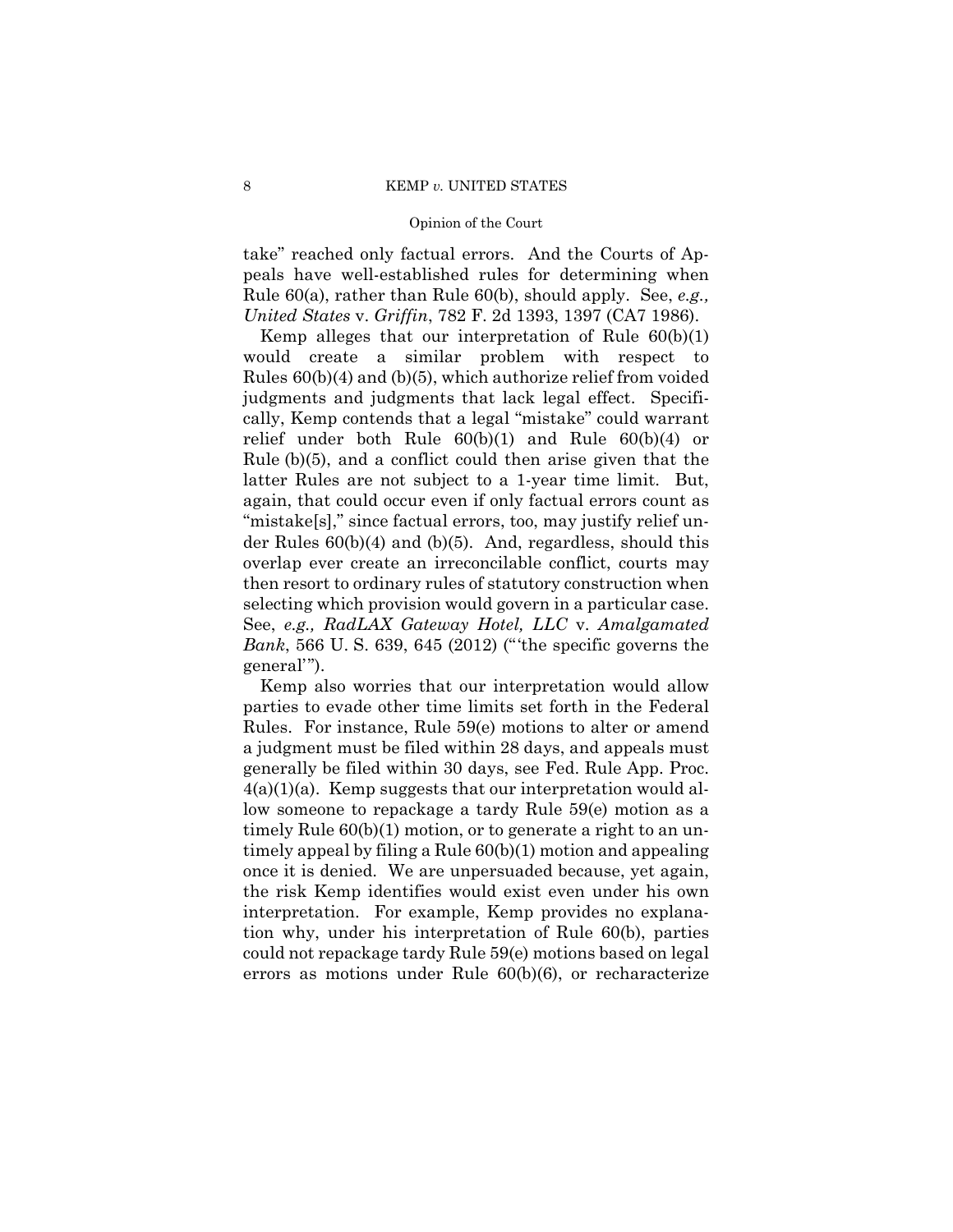tardy motions based on factual errors as motions under Rule 60(b)(1). A denial in either case would then permit the litigant to appeal outside Appellate Rule 4's 30-day time limit.

In any event, the alleged specter of litigation gamesmanship and strategic delay is overstated. Rule 60(b)(1) motions, like all Rule 60(b) motions, must be made "within a reasonable time." Fed. Rule Civ. Proc. 60(c)(1). And while we have no cause to define the "reasonable time" standard here, we note that Courts of Appeals have used it to forestall abusive litigation by denying Rule 60(b)(1) motions alleging errors that should have been raised sooner (*e.g.,* in a timely appeal). See, *e.g.*, *Mendez* v. *Republic Bank*, 725 F. 3d 651, 660 (CA7 2013).

 Friedman, Moore's Federal Practice §60.05, p. 3280 (1938). Nor, contrary to Kemp's protestations, is our interpretation inconsistent with the history of Rule 60(b). Kemp points out that Rule 60(b)(1) drew its text from existing state procedural rules. See, *e.g.,* Cal. Civ. Proc. Code §473 (Deering 1937). And he argues that its list of grounds for reopening—"'mistake, inadvertence, surprise, and excusable neglect'"—was understood when Rule 60(b) was adopted to be a "term of art" that excluded legal errors. Brief for Petitioner 10. But while some States interpreted their rules this way, see, *e.g., Lucas* v. *North Carolina Mut. Life Ins. Co.*, 184 S. C. 119, 120, 191 S. E. 711, 712 (1937) (collecting cases), others, like California, did not, see, *e.g., Mitchell* v. *California & O. C. S. S. Co.*, 156 Cal. 576, 578, 105 P. 590, 592 (1909). Moreover, at least one leading treatise from the era maintained, consistent with our view, that "mistake" encompassed legal errors. See 3 J. Moore & J. Although statutory language "obviously transplanted from another legal source" will often "bring the old soil with it," *Taggart* v. *Lorenzen*, 587 U. S. \_\_\_, \_\_\_ (2019) (slip op., at 5) (internal quotation marks and alterations omitted), that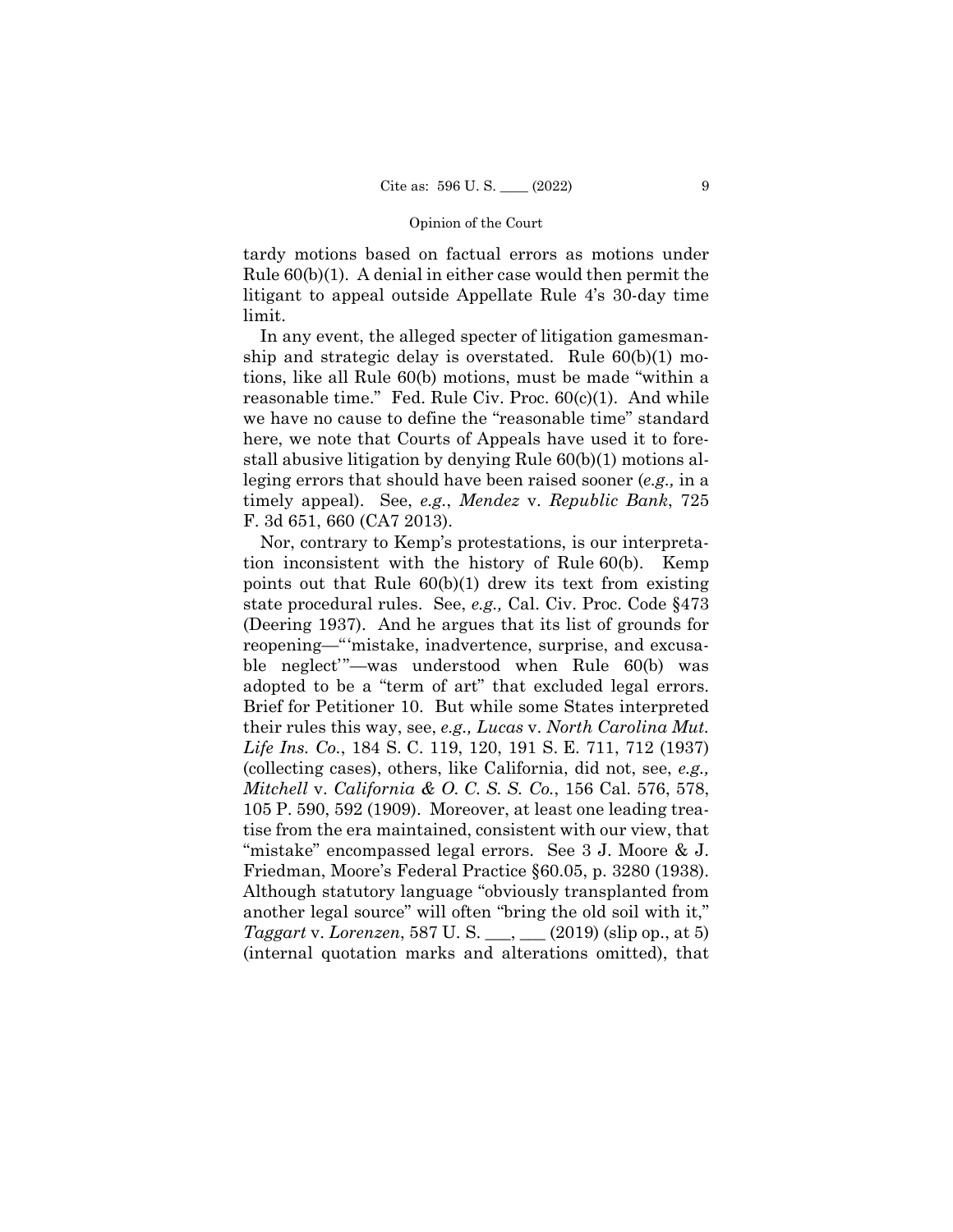principle applies only when a term's meaning was "well-settled" before the transplantation, *Neder* v. *United States*, 527 U. S. 1, 22 (1999). Here, it was not.

Finally, Kemp invokes Rule 60(b)'s 1946 amendments replacing "bills of review" and other traditional, postjudgment reopening mechanisms with Rules  $60(b)(2)$  through  $(b)(6)$ . See Fed. Rule Civ. Proc. 60(b) (1946). He argues that Rule 60(b)(6) alone was intended to afford relief for judicial legal errors that had previously been remedied by bills of review, because such errors were not cognizable under Rule 60(b)'s "mistake" provision or its predecessor state rules prior to the 1946 amendments. But, as noted, the preamendment Rule 60(b) covered only a party's mistakes, see *supra,* at 5–6, and for *that* reason could not be grounds to correct a judge's legal mistake. By eliminating that partyspecific qualifier, the 1946 amendments opened Rule  $60(b)(1)$  to judicial mistakes of law previously remediable only by bills of review.

\* \* \*

In sum, nothing in the text, structure, or history of Rule 60(b) persuades us to narrowly interpret the otherwise broad term "mistake" to exclude judicial errors of law. Because Kemp's Rule 60(b) motion alleged such a legal error, we affirm the Eleventh Circuit's judgment that the motion was cognizable under Rule  $60(b)(1)$ , subject to a 1-year limitations period, and, therefore, untimely.

*It is so ordered.*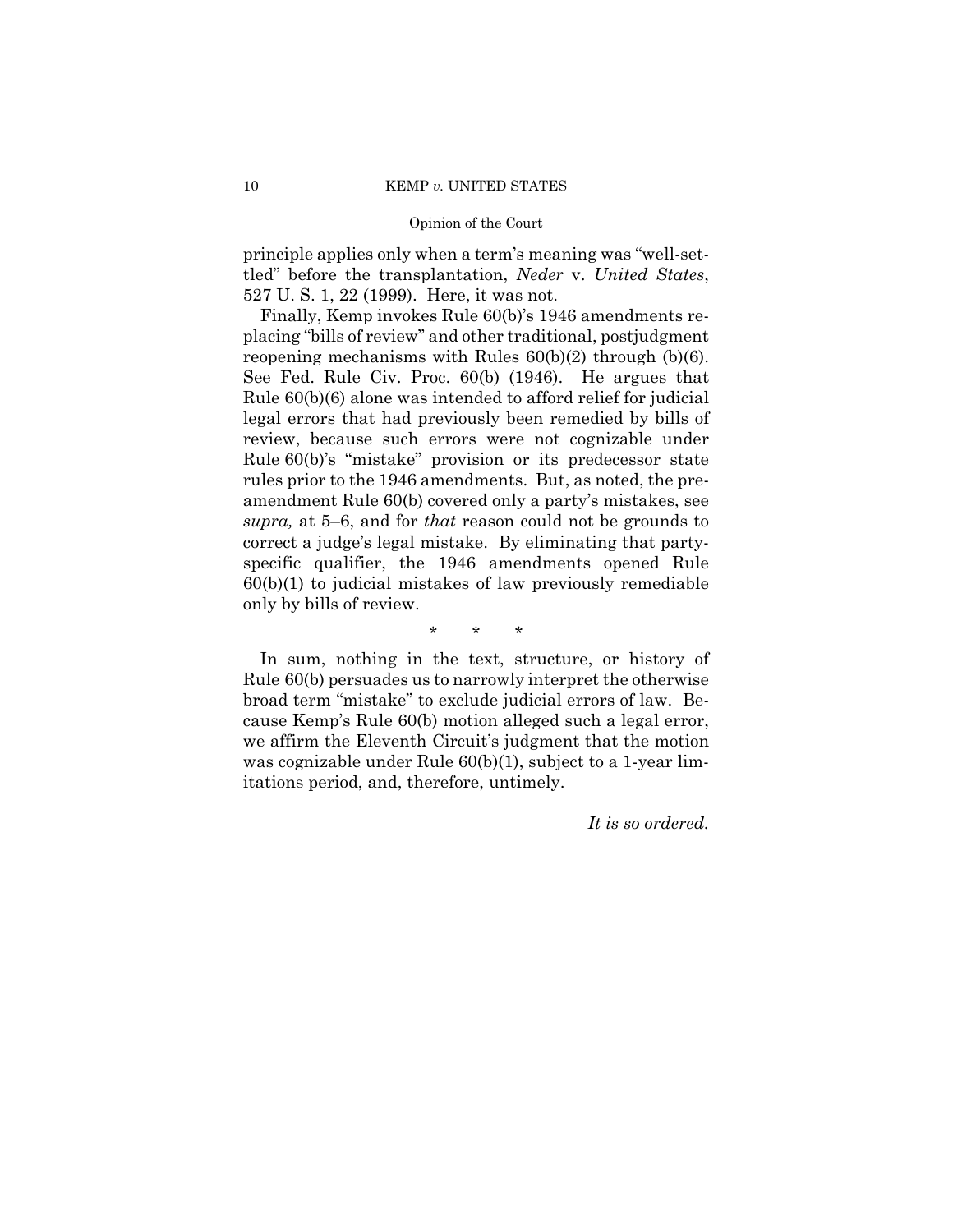SOTOMAYOR, J., concurring

### $\frac{1}{2}$  ,  $\frac{1}{2}$  ,  $\frac{1}{2}$  ,  $\frac{1}{2}$  ,  $\frac{1}{2}$  ,  $\frac{1}{2}$  ,  $\frac{1}{2}$ **SUPREME COURT OF THE UNITED STATES**

#### $\frac{1}{2}$  ,  $\frac{1}{2}$  ,  $\frac{1}{2}$  ,  $\frac{1}{2}$  ,  $\frac{1}{2}$  ,  $\frac{1}{2}$ No. 21–5726

# DEXTER EARL KEMP, PETITIONER *v.*  UNITED STATES

# ON WRIT OF CERTIORARI TO THE UNITED STATES COURT OF APPEALS FOR THE ELEVENTH CIRCUIT

[June 13, 2022]

# JUSTICE SOTOMAYOR, concurring.

I join the Court's opinion holding that the term "mistake" in Federal Rule of Civil Procedure 60(b)(1) encompasses a judge's mistake of law. I write separately to make two points.

First, I join the Court's opinion with the understanding that nothing in it casts doubt on the availability of Rule 60(b)(6) to reopen a judgment in extraordinary circumstances, including a change in controlling law. See, *e.g., Buck* v. *Davis*, 580 U. S. 100, 126, 128 (2017) (concluding that the petitioner was "entitle[d] to relief under Rule 60(b)(6)" because of a change in law and intervening developments of fact); *Gonzalez* v. *Crosby*, 545 U. S. 524, 531 (2005) ("[A] motion might contend that a subsequent change in substantive law is a 'reason justifying relief,' Fed. Rule Civ. Proc. 60(b)(6), from the previous denial of a claim"); *Polites* v. *United States*, 364 U. S. 426, 433 (1960) (leaving open that a "clear and authoritative change" in the law governing judgment in a case may present extraordinary circumstances). Today's decision does not purport to disturb these settled precedents.

Second, I do not understand the Court's opinion to break any new ground as to Rule 60(c)(1), which requires that all Rule 60(b) motions be "made within a reasonable time." See 11 C. Wright, A. Miller, & M. Kane, Federal Practice and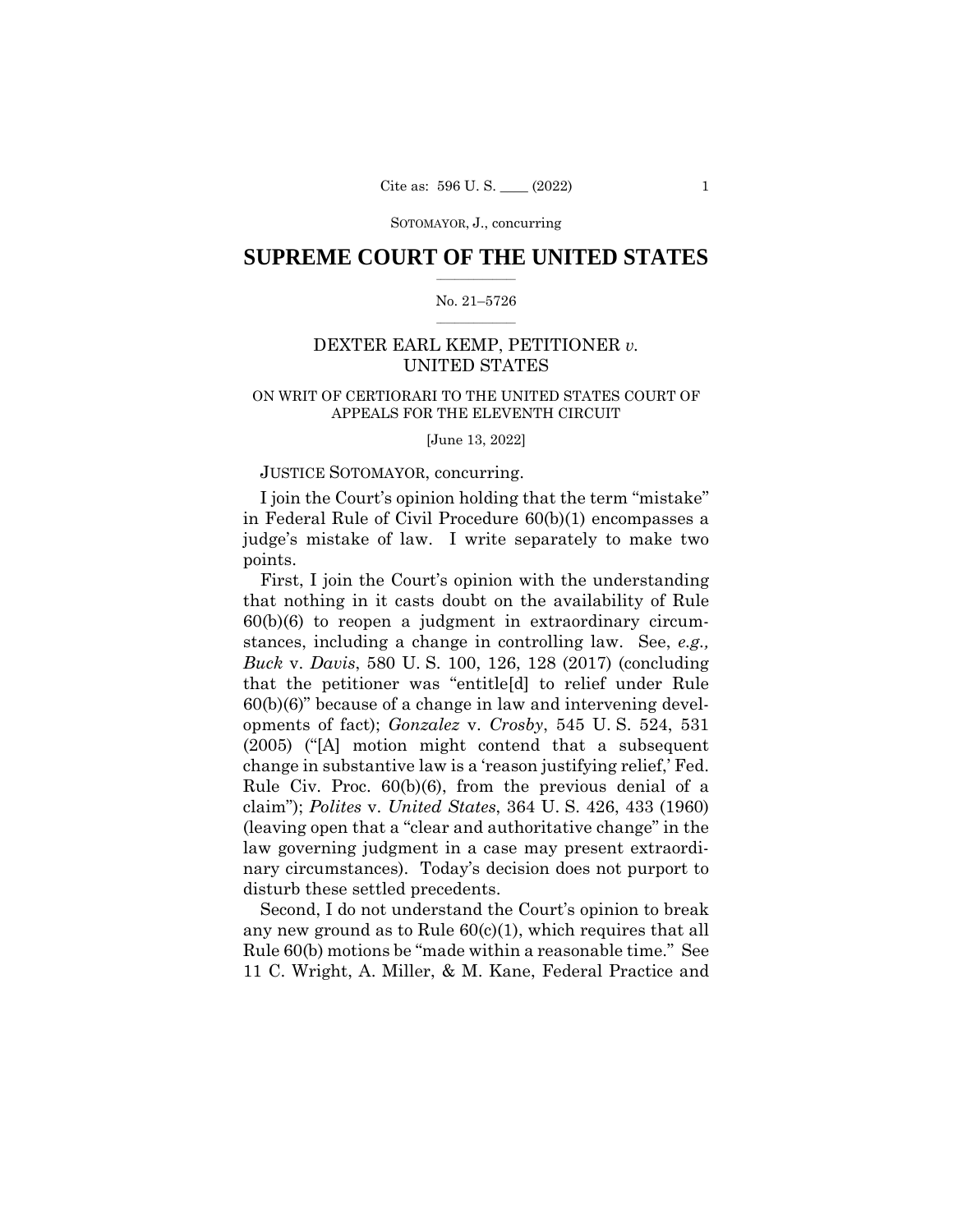# SOTOMAYOR, J., concurring

Procedure §2866 (3d ed. 2022) ("What constitutes reasonable time necessarily depends on the facts in each individual case").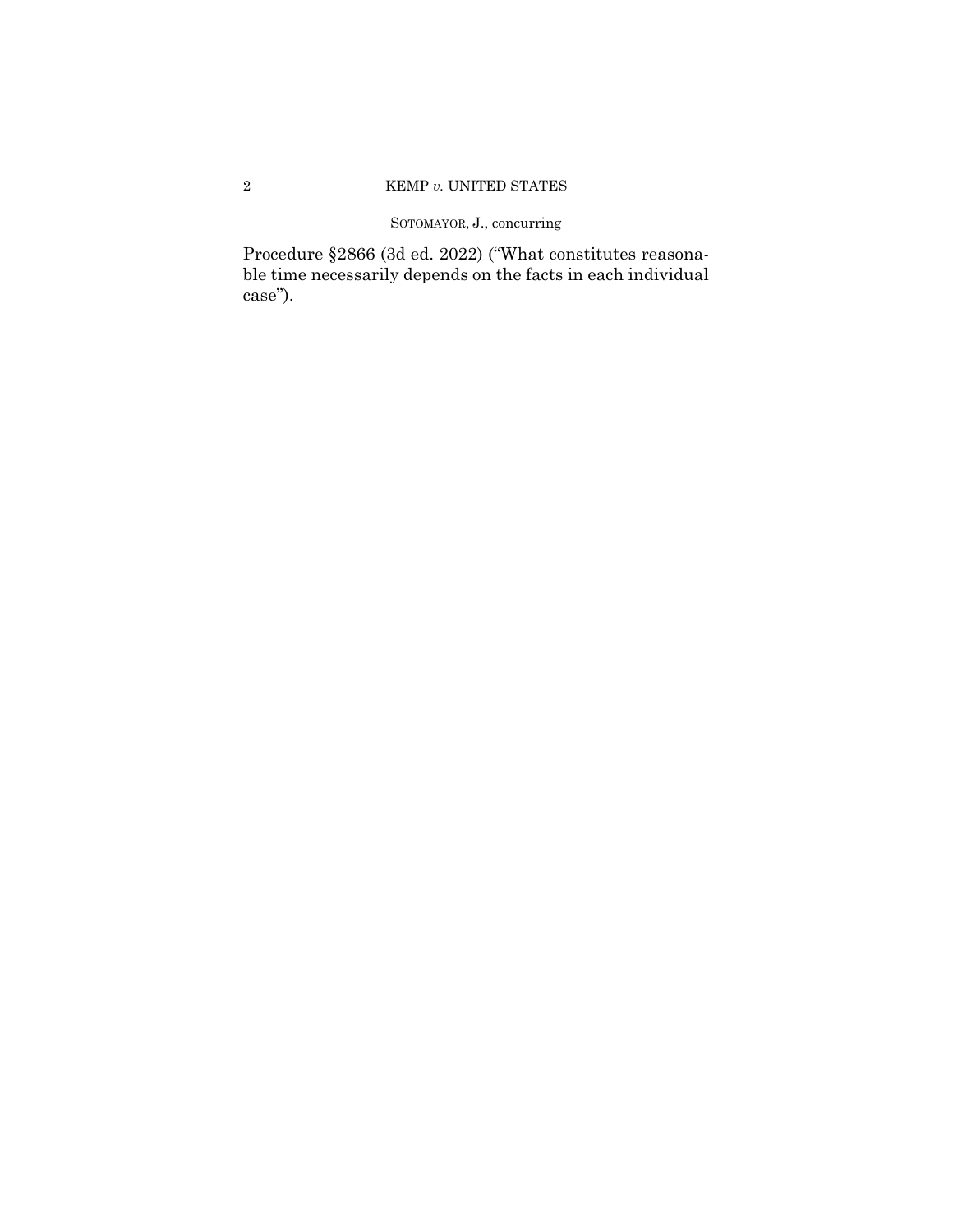GORSUCH, J., dissenting

# $\frac{1}{2}$  ,  $\frac{1}{2}$  ,  $\frac{1}{2}$  ,  $\frac{1}{2}$  ,  $\frac{1}{2}$  ,  $\frac{1}{2}$  ,  $\frac{1}{2}$ **SUPREME COURT OF THE UNITED STATES**

#### $\frac{1}{2}$  ,  $\frac{1}{2}$  ,  $\frac{1}{2}$  ,  $\frac{1}{2}$  ,  $\frac{1}{2}$  ,  $\frac{1}{2}$ No. 21–5726

# DEXTER EARL KEMP, PETITIONER *v.*  UNITED STATES

# ON WRIT OF CERTIORARI TO THE UNITED STATES COURT OF APPEALS FOR THE ELEVENTH CIRCUIT

[June 13, 2022]

### JUSTICE GORSUCH, dissenting.

The Court took this case to determine whether a district court's mistake of law is correctable under Federal Rule of Civil Procedure  $60(b)(1)$  or  $60(b)(6)$ .

 under Rule 59(e), opting instead to file a Rule 60(b) motion. From the start, granting review was a questionable use of judicial resources. The answer matters only under rare circumstances: A losing party fails to appeal or secure relief That motion comes more than a year after judgment but piling contingency on contingency—within what the court would otherwise deem a "reasonable time." Rule  $60(c)(1)$ . By petitioner's own (uncontested) count, his is the first petition *ever* to present today's question for this Court's review. See Pet. for Cert. 24; Brief in Opposition 26. Beyond even that, an alternative route exists to resolve the question posed here. Congress has adopted the Rules Enabling Act. See 28 U. S. C. §§ 2071–2077. Under its terms, a committee composed of judges and practitioners may recommend to this Court any warranted clarifications to the Federal Rules of Civil Procedure. § 2073. Those recommendations generally take effect upon our approval and absent congressional objection. § 2074.

Undeterred, the Court takes up and resolves this case anyway. It holds that Rule 60(b)(1), not Rule 60(b)(6), applies. In an unexpected twist, the Court adopts a further position